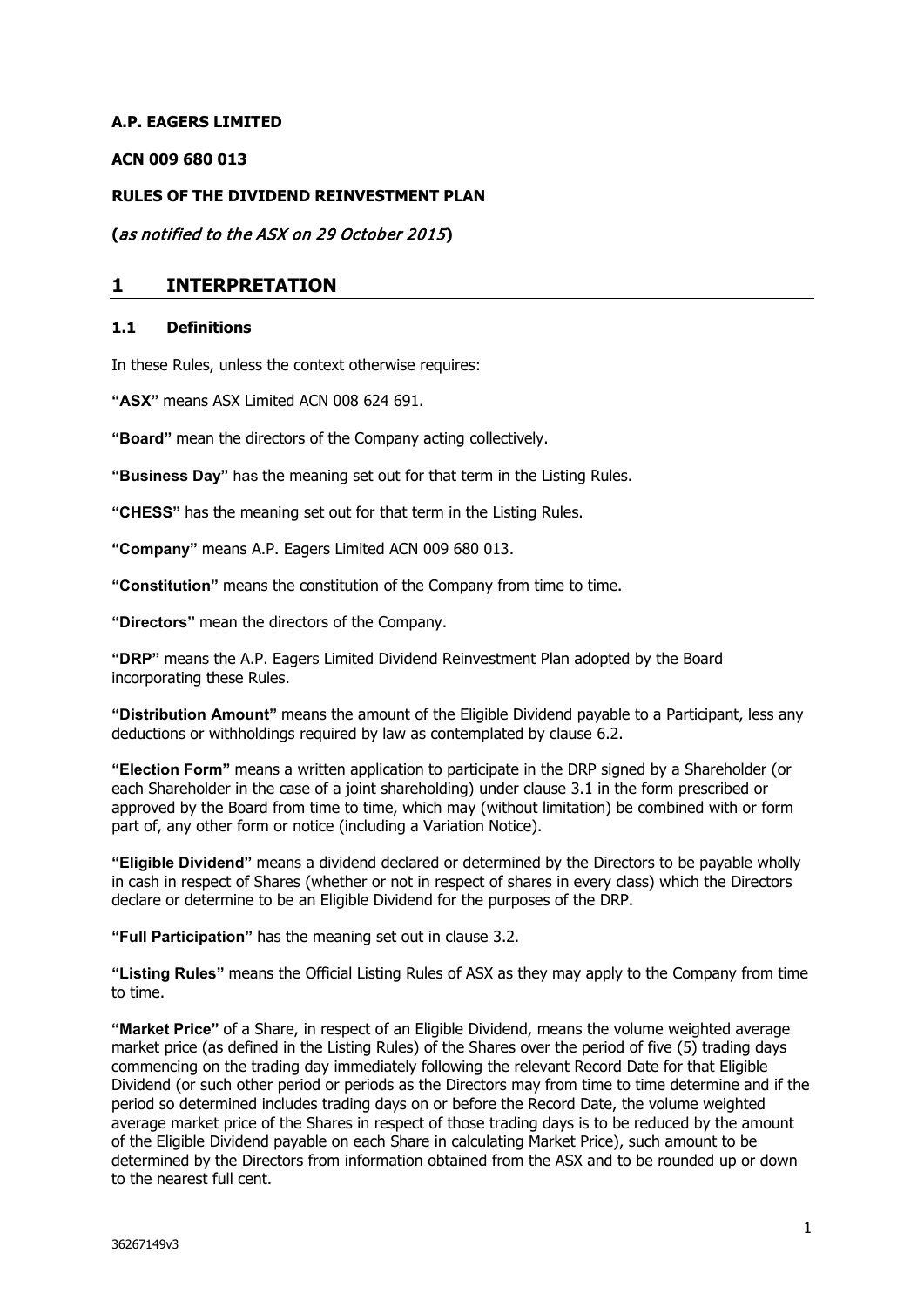**"Non-Participating Share"** means a fully paid Share that is not a Participating Share.

**"Official List"** has the meaning set out for that term in the Listing Rules.

**"Partial Participation"** has the meaning set out in clause 3.2.

**"Participant'** means a Shareholder in respect of the Shareholder's Participating Shares.

**"Participating Share"** means a fully paid Share in respect of which the Shareholder is participating in the DRP.

**"Participation"** means Full Participation or Partial Participation.

**"Record Date"** means the date on which entitlements to a particular dividend are determined as notified by the Company to ASX or any other competent person.

**"Register"** means the Company's share register maintained under section 168(l)(a) of the Corporations Act.

**"Rules"** means these Rules as may be amended from time to time pursuant to clause 13.

**"Shareholder"** means, subject to clause 1.4, the person whose name is (or in the case of joint shareholding, all the persons whose names are) entered in the Register as the holder of a Share.

**"Share"** means an ordinary share in the share capital of the Company and any other share in the Company that the Board may from time to time determine.

**"Share Registry"** means Computershare Investor Services Pty Limited, Central Plaza One, Level 27, 345 Queen Street, Brisbane Qld 4000 or such other share registry as the Company may from time to time determine by notice to Participants.

**"Variation Notice"** means a written notice signed by a Shareholder (or each Shareholder in the case of a joint shareholding) under clause 8.1 in the form prescribed or approved by the Directors from time to time, which may (without limitation) be combined with, or form part of, any other form or notice including an Election Form).

### **1.2 General**

In these Rules, unless the context otherwise requires:

- (a) a reference to any legislation or legislative provision includes any statutory modification or reenactment of, or legislative provision substituted for, and any subordinate legislation issued under, that legislation or legislative provision;
- (b) the singular includes the plural and vice versa;
- (c) a reference to any gender includes all genders;
- (d) a word denoting an individual or person includes a corporation, partnership, joint venture, association, authority, trust, state or government and vice versa;
- (e) references to clauses are to clauses of these Rules;
- (f) an expression defined in these Rules has the same meaning throughout;
- (g) a reference to any document is to that document (and, where applicable, any of its provisions) as amended, supplemented or replaced from time to time; and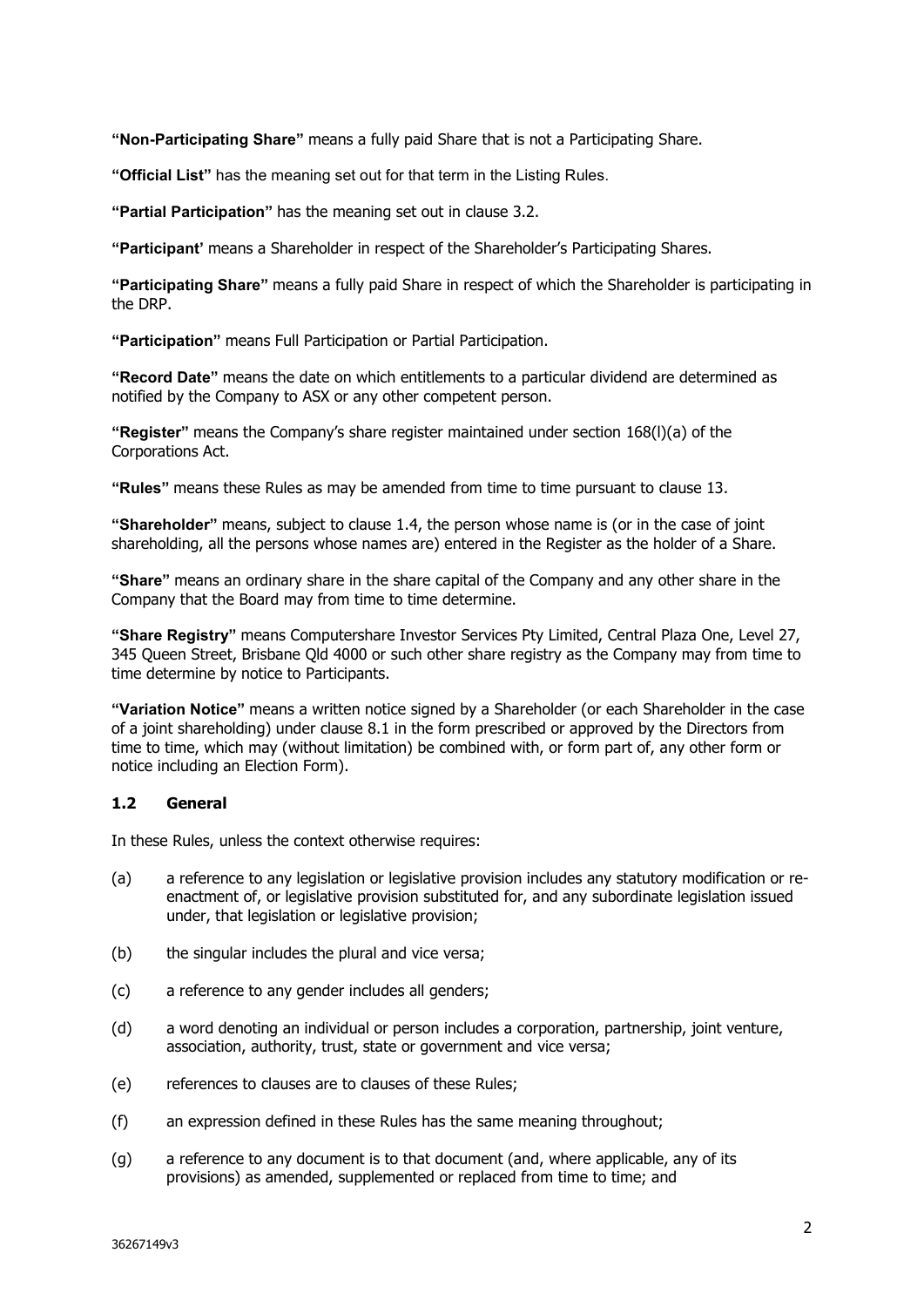(h) a reference to "dollars" or "\$" is to Australian currency.

## **1.3 Headings**

In these Rules, headings are for convenience of reference only and do not affect interpretation.

### **1.4 Separate Shareholder Numbers**

Where a Shareholder is, in respect of a distinct number of Shares held by that Shareholder, shown in the Register with separate shareholder numbers, for the purpose of these Rules, the Shareholder is taken to be a separate and distinct Shareholder in relation to each such shareholder number and Shares that may be from time to time be entered in the Register in relation to that shareholder number.

# **2 PARTICIPATION IN THE PLAN**

## **2.1 Optional Participation**

Participation in the DRP by a Shareholder is optional (at the choice of the Shareholder).

### **2.2 Eligible Shareholders**

Except as provided in clause 2.3, each Shareholder is eligible to participate in the DRP subject to:

- (a) these Rules and the Constitution;
- (b) if the Shareholder resides, or is shown in the Register as having an address, outside Australia, any applicable law of Australia or any other country; and
- (c) any limitation on shareholding in the Company or participation in the DRP imposed by any law.

### **2.3 Non Resident Shareholders**

A Shareholder is not eligible to participate in the DRP if the registered address of that Shareholder is in a country or place where, in the absence of a registration statement or other formality, the offer of a right to so participate would or might be unlawful.

### **2.4 Director's Discretion**

Notwithstanding anything contained in these Rules, the Directors shall be under no obligation to allot any Share to a Shareholder under the DRP if to do so would or might (in the opinion of the Directors) result in a breach of the constitution.

# **3 EXTENT OF PARTICIPATION**

## **3.1 Election to Participate**

An election to participate in the DRP may, subject to these Rules, only be made by a Shareholder giving an Election Form to the Company.

## **3.2 3.2 Extent of Participation**

A Shareholder may participate in the DRP in respect of either: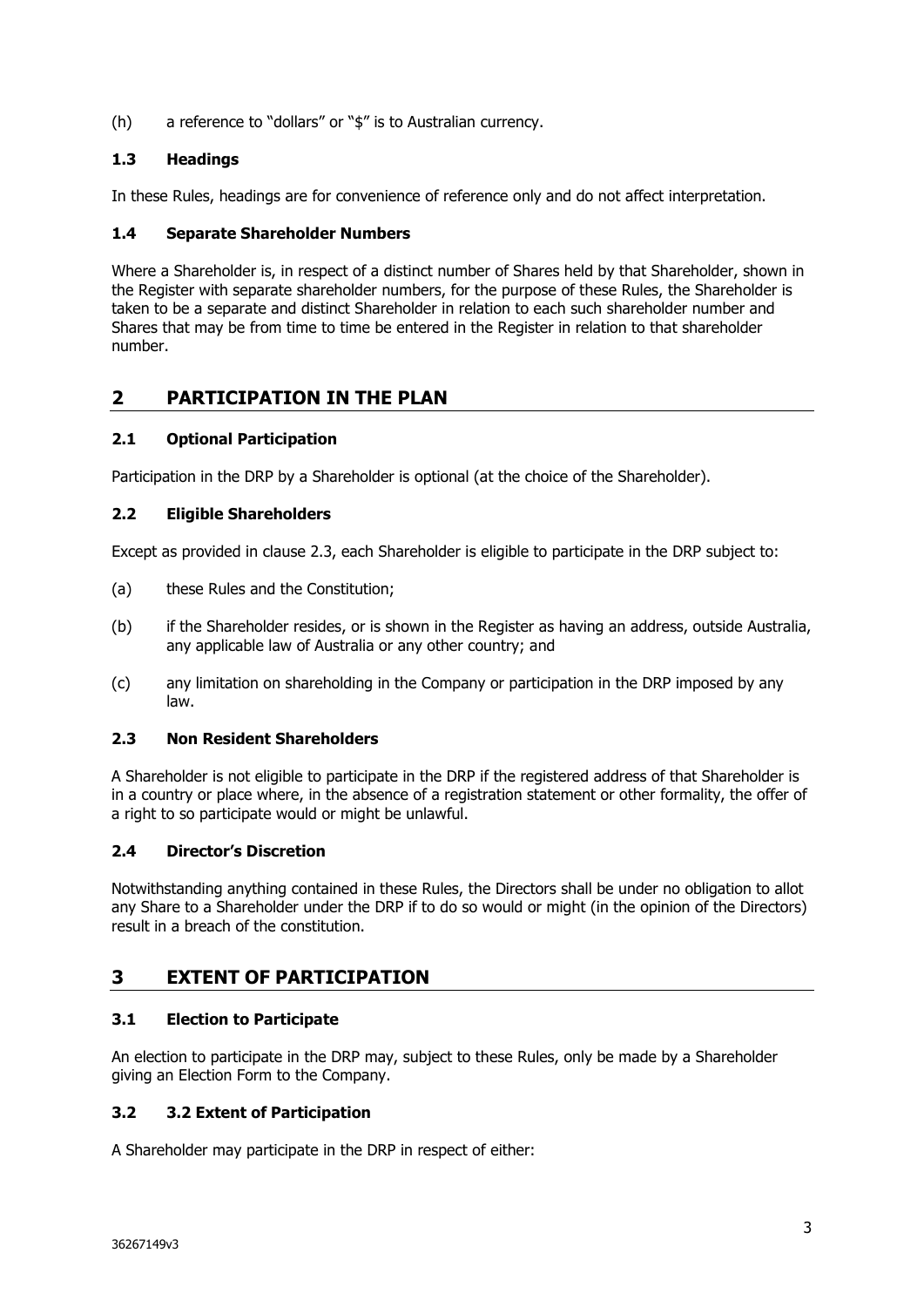- (a) all Shares entered in the Register in the Shareholder's name **("Full Participation");** or
- (b) a specific number of the Shares entered in the Register in the Shareholder's name **("Partial Participation")**.

Provided that, in either case, the election to participate is in respect of not less than what is regarded by ASX as a 'marketable parcel' of Shares at the time the Election Form is given to the Company.

#### **3.3 Election to Participate**

A Shareholder must specify in an Election Form the extent to which the Shareholder wishes to participate in the DRP by specifying either:

- (a) Full Participation; or
- (b) Partial Participation.

#### **3.4 Full Participation**

In the case of Full Participation, when the nomination pursuant to the Election Form has taken effect, all Shares entered in the Register in the Shareholder's name when the nomination takes effect and all Shares subsequently entered in the Register in the Shareholder's name (including, without limitation, pursuant to allotment under the DRP) are subject to the DRP.

#### **3.5 Partial Participation**

In the case of Partial Participation, when the nomination pursuant to the Election Form has taken effect:

- (a) the number of Shares entered in the Register in the Shareholder's name and specified by the Shareholder in the Election Form for participation in the DRP when the nomination takes effect;
- (b) any other Shares entered in the Register in the Shareholder's name which are subsequently nominated for Partial Participation in the DRP pursuant to the provisions of Rule 8.1; and
- (c) all Shares entered in the Register in the Shareholder's name pursuant to an allotment under the DRP, shall be subject to the DRP.

#### **3.6 Nomination taking effect**

For the purposes of this Rule, a reference to a nomination or Notice of Election taking effect is a reference to a nomination or Notice of Election taking effect in accordance with Rule 10.

#### **3.7 Shares over which the Company has a charge**

Notwithstanding anything in these Rules, no Shares will be allotted to a Shareholder in respect of Shares pursuant to the DRP where, in accordance with the Constitution or otherwise by law:

- (a) the Board is, or would be, entitled to retain all or part of any dividend which is, or would be, payable in respect of any of the Shareholder's Shares which are the subject of the DRP; or
- (b) the Company is, or would be, entitled to a charge or lien over any of the Shareholder's Shares which are the subject of the DRP, or over any dividend payable in respect of any such Shares.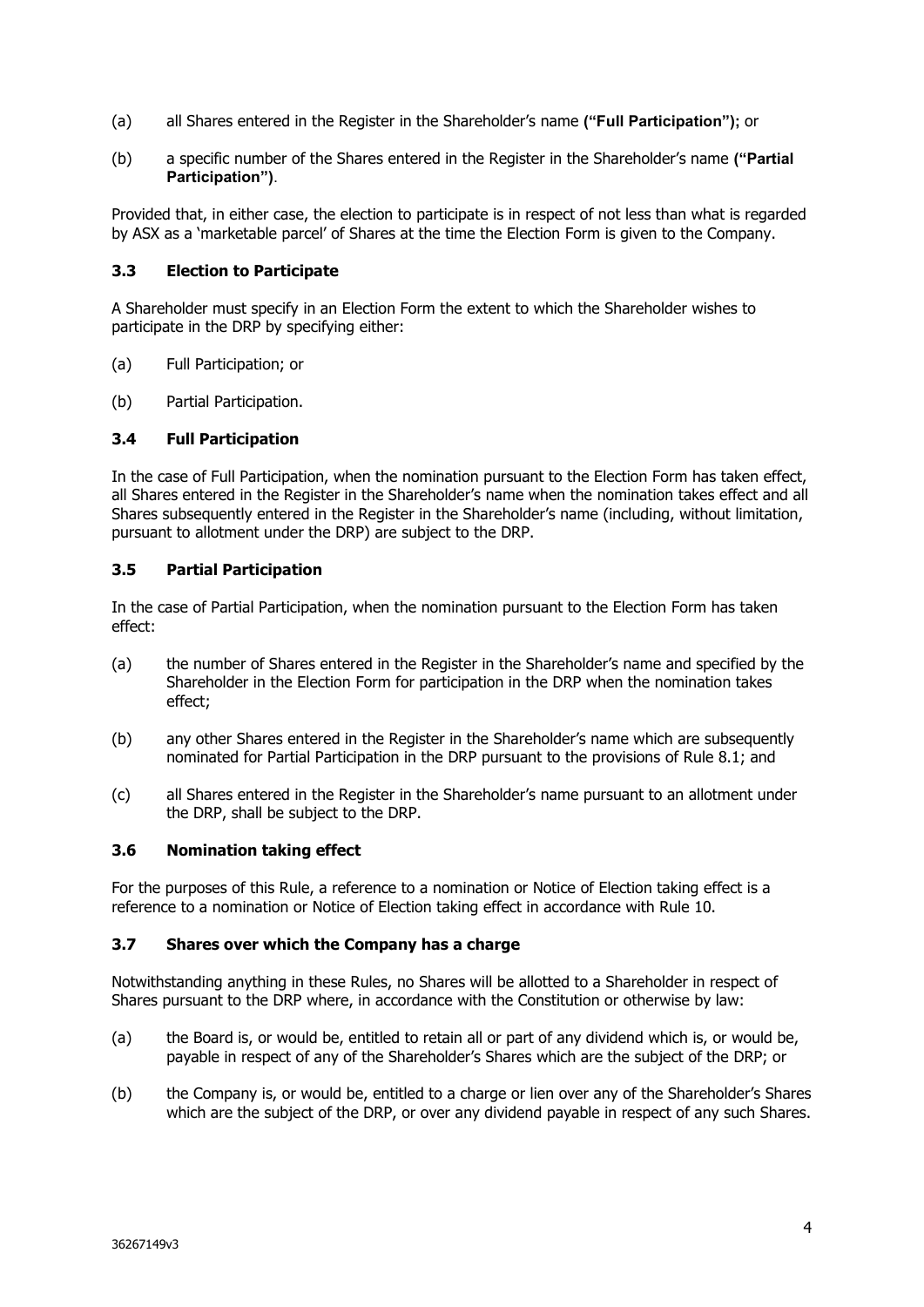### **3.8 Shares which may not participate in the DRP**

Shares registered in the name of a Shareholder to which Rule 3.7 applies and Shares which are not fully paid or are not otherwise eligible to receive a full dividend **("nonqualifying shares")**, shall not participate in the DRP. Where Shares have been nominated for either Full Participation or Partial Participation, and non-qualifying shares are either:

- (a) included in that nomination at the time when the nomination has taken effect in accordance with Rule 10; or
- (b) subsequently entered in the Register in the Shareholder's name in consequence of an allotment, or by reason of a transfer or transmission of Shares or otherwise, then the nonqualifying shares shall not be Participating Shares unless and until:
	- (i) in the case of Full Participation the Shares cease to be nonqualifying shares; and
	- (ii) in the case of Partial Participation the Shares cease to be non-qualifying shares and after that time a Notice of Election is delivered and takes effect in accordance with these Rules.

### **3.9 Failure to identify shareholder number**

Where a Participant becomes a registered holder of additional Shares:

- (a) by reason of a transfer or transmission of Shares from another person; or
- (b) in consequence of an allotment of Shares pursuant to an acceptance of renounceable rights or an exercise of options, being rights or options which are transferred to the Shareholder from another person, the instrument of transfer **("instrument")** relating to the transferred Shares or transferred rights or options, as the case may be, which is lodged or received for registration with the Company, must correctly identify an existing shareholder number of the Participant and the Shares to be transferred, transmitted or allotted, as the case may be, will be entered in the Register in relation to that shareholder number.

### **3.10 Allocation to new account**

Notwithstanding the foregoing Rules, where a Participant fails to identify or correctly identify a Shareholder number in respect of additional Shares referred to in clause 3.9, those Shares:

- (a) will be allocated to a new shareholder number created in the Register in respect of the transfer or allotment; and
- (b) shall not be Participating Shares for the purpose of the DRP, in the absence of the Participant making an election to participate in respect of those Shares.

### **3.11 Identification of shareholding account**

To correctly identify a shareholder number, the name, address, account number (if any) and account designation (if any) and, if applicable, PID (if any) (as defined in the ASX Settlement Operating Rules) specified by the transferee in the instrument must be identical to the name, address, account number, account designation and PID specified in relation to that shareholder number in the Register.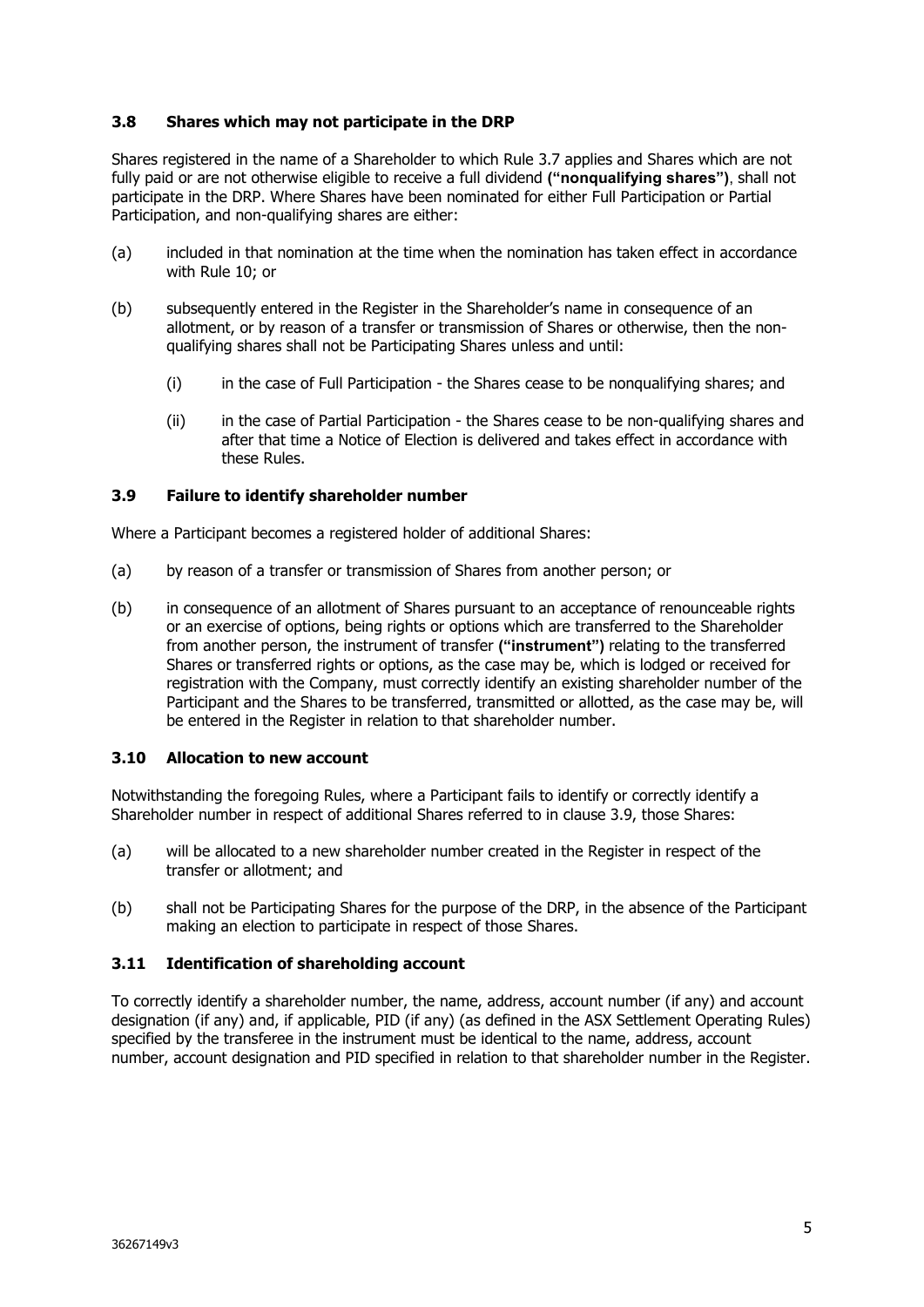# **4 OPERATION OF DRP**

## **4.1 Application of DRP**

Notwithstanding any other Rule, the DRP applies only in respect of an Eligible Dividend payable to a Participant in respect of a fully paid Participating Share.

## <span id="page-5-0"></span>**4.2 Application of Eligible Dividend**

The Distribution Amount must be applied by the Company on the Participant's behalf in subscribing for, and the Company must allot to the Participant, the number of fully paid Shares of the same class **("S")** determined in accordance with the following formula:

$$
S = \frac{N}{M}
$$

Where:

N is the amount in dollars of the Distribution Amount; and

M is 95% of the Market Price in dollars per Share or such other percentage of the Market Price as may be determined by the Directors from time to time.

## **4.3 Whole Number**

If any number determined in accordance with the formula in clause [4.2](#page-5-0) is a fraction. That fraction will be rounded up to the nearest whole number.

## **4.4 Full payment of Eligible Dividend**

Where the Eligible Dividend in respect of the Participating Shares is dealt with by the Company in accordance with clause [4.2,](#page-5-0) that constitutes full and final payment by the Company of the Eligible Dividend in respect of the Participating Shares to the relevant Shareholder.

## **4.5 Less than one Share**

Clause [4.2](#page-5-0) does not apply in respect of a Participant where the number determined in accordance with the formula in clause [4.2](#page-5-0) is less than one, in which case no Shares are to be issued under the DRP to that Participant and the Participant is to be paid the Distribution Amount in money.

## **4.6 Directors' Discretion**

Despite any other provision of this clause 4, the subscription price for Shares to be allotted under the DRP may be adjusted in such manner as the Directors consider appropriate:

- (a) to preserve equity between Participants and other Shareholders; or
- (b) to disregard any effect on the subscription price which appears in the reasonable opinion of the Directors to have resulted from a breach of a provision of Part 7.10 of the Corporations Act.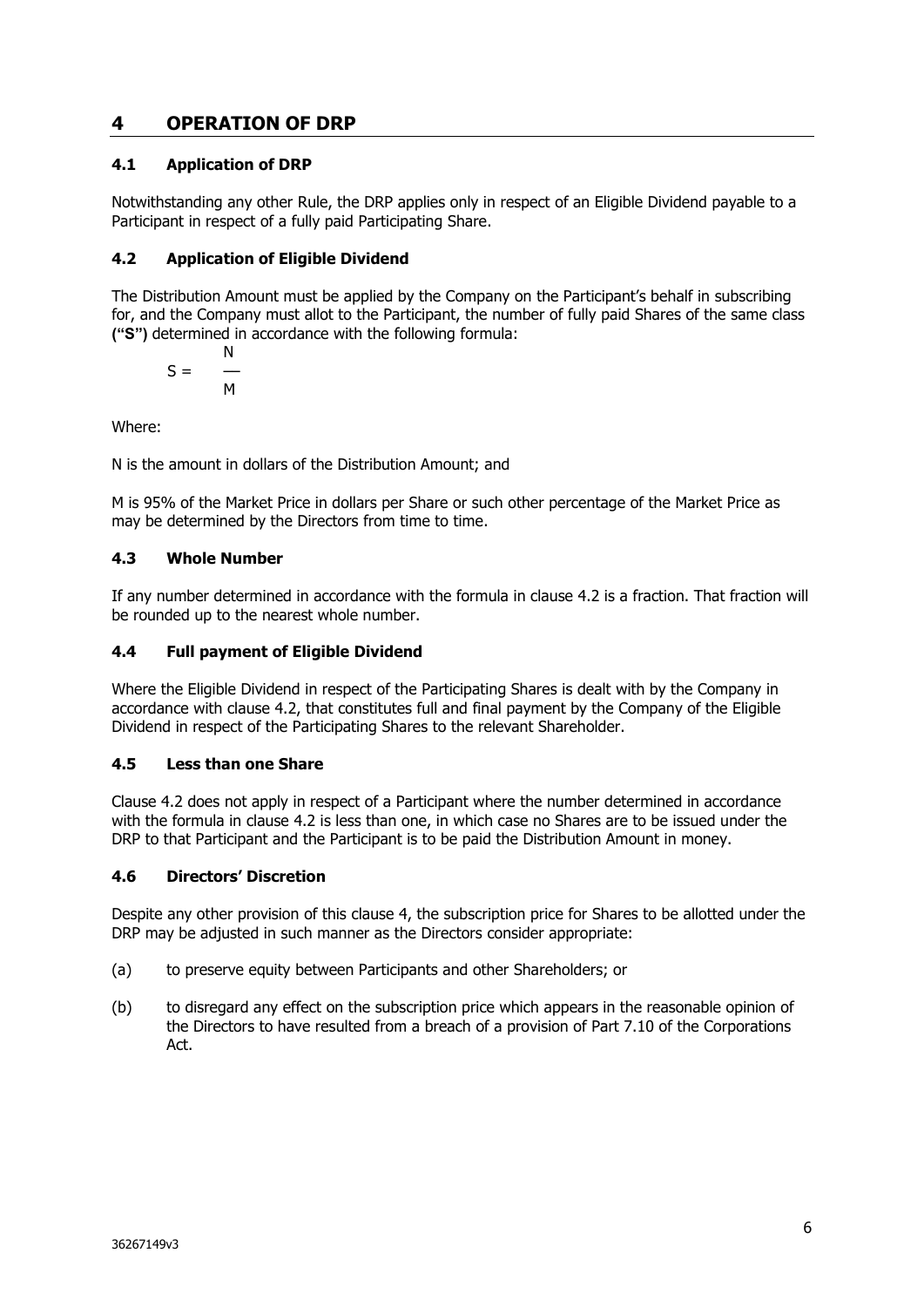# **5 SHARES ALLOTTED UNDER THE DRP**

### **5.1 Allotment**

Shares allotted under the DRP to a Participant:

- (a) must be allotted in accordance with the Constitution;
- (b) rank equally in all respects with existing Participating Shares of the same class; and
- (c) must be entered in the same part of the Register as the part in which the Participant's Participating Shares are entered at the time of the allotment.

# **6 COSTS TO PARTICIPANTS**

### **6.1 Transaction Costs**

Except to the extent required by law (in which case clause 6.2 applies), no brokerage, commission, stamp duty or other transaction costs will be payable by a Participant in respect of any allotment of Shares under the DRP.

### **6.2 Deduction of Costs**

Where any law requires on any occasion the payment of any amount in respect of an allotment of Shares to a Participant under the DRP, that amount is to be deducted from the sum which would, but for the Participation of the Participant, be available for payment to the Participant and paid by the Company as required by that law.

## **7 STATEMENTS TO PARTICIPANTS**

After each allotment made under clause 4.3, the Company must forward to each Participant a statement detailing, as at the date of that allotment:

- (a) the number of the Participant's Participating Shares at the relevant Record Date;
- (b) the Distribution Amount;
- (c) the amount of any deductions made under clause 6.2 in respect of that allotment; and
- (d) the number of Shares allotted under the DRP by that allotment.

## **8 VARIATION OR TERMINATION OF PARTICIPATION**

### **8.1 Variation of Participation**

Subject to clause 9, a Participant may by giving a Variation Notice to the Company:

- (a) convert from Full Participation in the DRP to Partial Participation;
- (b) convert from Partial Participation in the DRP to Full Participation;
- (c) increase or decrease the number of the Participant's Participating Shares; or
- (d) terminate the Participant's Participation in the DRP.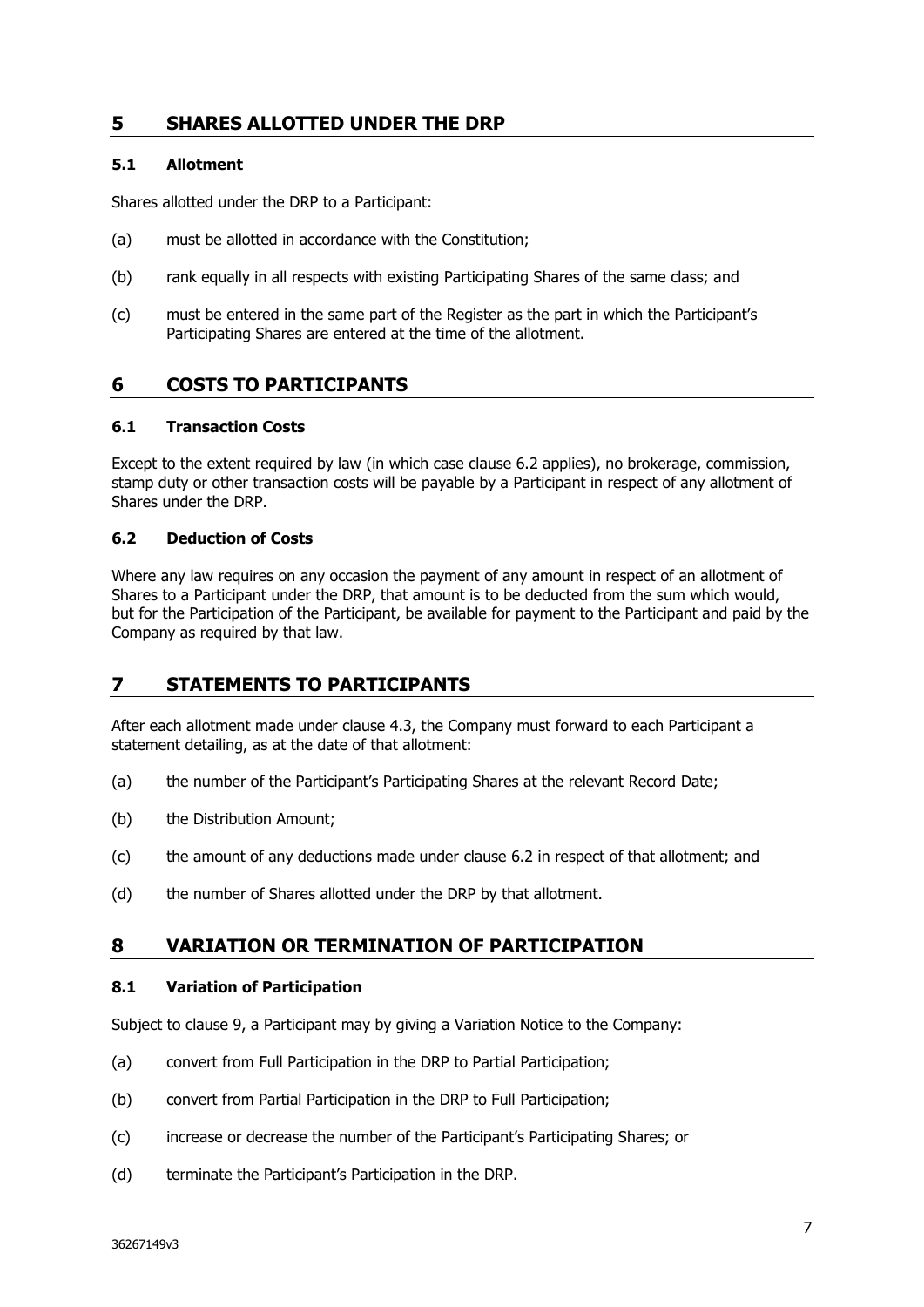### **8.2 Death/Bankruptcy of Participant**

If a Participant dies or becomes bankrupt, Participation by the Participant and any other Participants with whom the deceased was a joint Participant terminates with effect from the time the Company receives notice of the death or bankruptcy of that Participant as the case may be.

# **9 TRANSFER OF PARTICIPATING SHARES**

### **9.1 Transfer of all Shares**

Where a Participant transfers all of the Participant's Shares, the Participant is treated as having given notice to terminate Participation in the DRP on the last date when the Company registered the relevant transfer or instrument of disposal of the Participant's Shares.

### **9.2 Transfer of some Shares**

Where a Participant transfers some of the Participant's Shares, the Shares so transferred are taken to comprise:

- (a) first, Shares which are Non-Participating Shares of that Participant (if any); and
- (b) secondly, to the extent that the number of Shares referred to in clause 9.2 (a) is insufficient to make a up the full parcel of Shares transferred, Participating Shares of that Participant.

### **9.3 Different Priority**

Where a Participant transfers some of the Participant's Shares, and wishes those Shares to be comprised other than as specified in clause 9.2, the Participant may deliver an Election Form to the Company which specifies that particular Shares shall be the subject of a particular transfer. Such an Election Form shall not however be of any effect unless:

- (a) it is received by the Company prior to the registration of the transfer to which the Election Form relates;
- (b) it provides details sufficient to identify the transfer to which the Election Form relates including, but not limited to, the date on which any relevant instrument of transfer was executed and the number of Shares concerned;
- (c) it identifies the number of Shares (if any) participating in the DRP which are to be the subject of the transfer; and
- (d) it is signed by or on behalf of the Shareholder in such manner as the Company may require.

### **9.4 Cessation of Participation**

A Participating Share shall not cease to be a Participating Share pursuant to a transfer unless or until the transfer has been registered in accordance with the constitution and any other relevant legal requirements.

## **10 ELECTION AND NOTICES**

### **10.1 Form**

Election Forms and Variation Notices must be in writing and must be in the form prescribed or approved by the Board from time to time.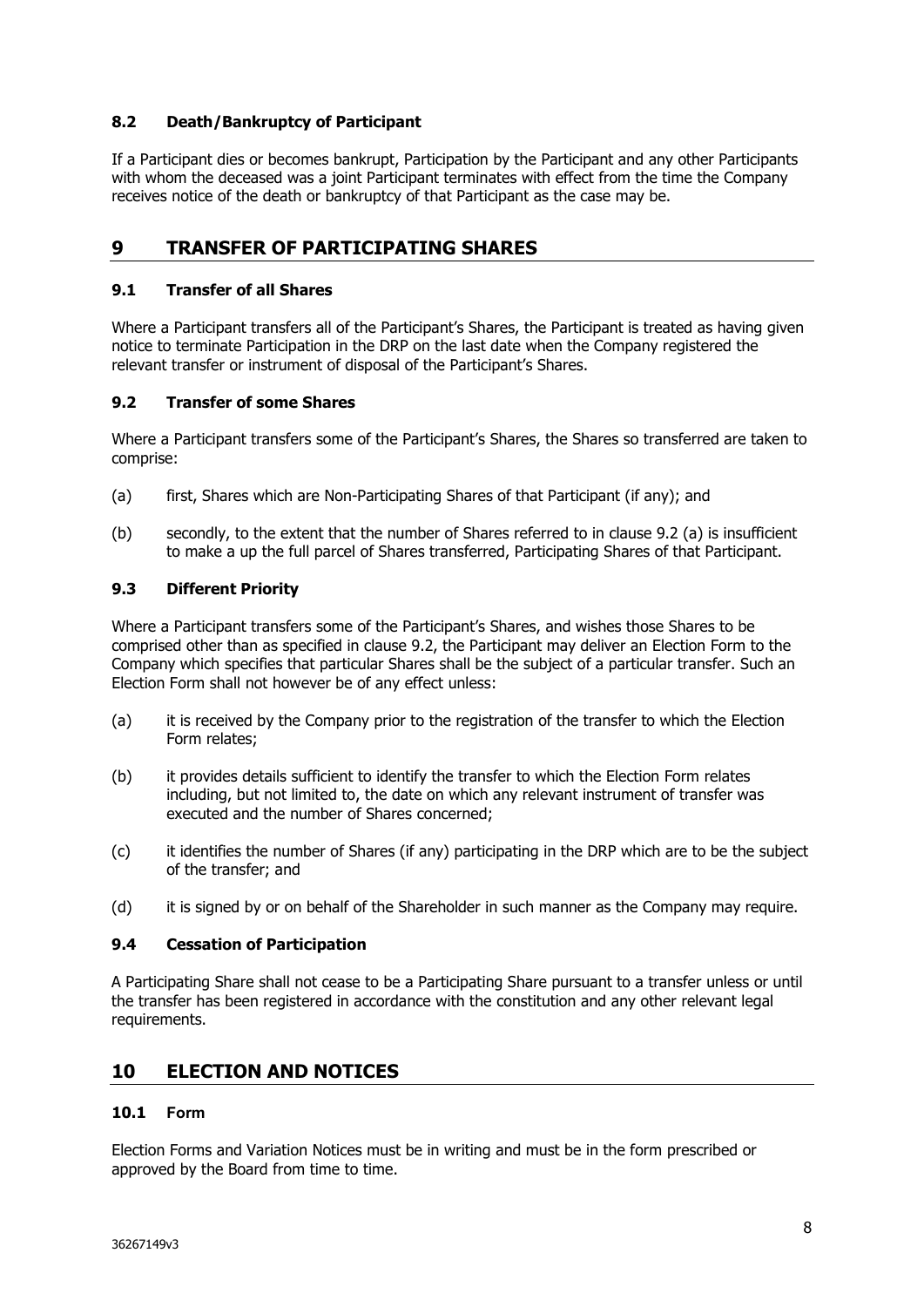### **10.2 Effectiveness of Notices**

Notices under these Rules (including, without limitation, Election Forms and Variation Notices) will be effective on receipt by the Company at the Share Registry subject to:

- (a) these Rules;
- (b) in the case of Election Forms or Variation Notices:
	- (i) approval by the Board which may be withheld in any case (in its absolute discretion);
	- (ii) the appropriate entry having been made in the Register in respect of the Participating Shares to which the Election Form or Variation Notice relates to record the Participation of the Participant in the DRP, or the variation of the Participation of the Participant in the DRP (as the case requires);
	- (iii) receipt by the Company by not later than 5:00 pm on the Business Day immediately following the Record Date in respect of the relevant Eligible Dividend; and
	- (iv) any other restrictions as to the period of notice which the Board may from time to time impose.

### **10.3 Time takes effect**

Where an Election Form or a Variation Notice has been approved and the appropriate entry has been made in the Register, the Election Form or the Variation Notice shall take effect as from the time at which the entry was made.

#### **10.4 Approval**

Approval of an Election Form or Variation Notice may be withheld in any case at the absolute discretion of the Board, including, without limitation, if the Board has determined that approval of that Election Form or Variation Notice would prejudice the effective operation of the DRP or otherwise be contrary to law or equity.

### **10.5 Notice by transferee or transmittee**

An Election Form or Variation Notice given by a transferee or transmittee of Shares may be treated by the Company as an effective notice for the purposes of these Rules notwithstanding that the Shares were not registered in the name of the transferee or transmittee at the time the Election Form or Variation Notice was given.

### **10.6 Invalid Notices**

The Company is under no obligation to correct invalid Election Forms or Variation Notices on behalf of Shareholders.

### **10.7 Notice by Company**

A notice required by these Rules to be given to Shareholders may be served on Shareholders at such time as the Board thinks fit by:

- (a) despatch of the notice in writing to each Shareholder in accordance with the constitution; or
- (b) public announcement of the notice to ASX (in which case the date in which the notice is deemed to be served on Shareholders shall be the date on which the notice is first announced to ASX); or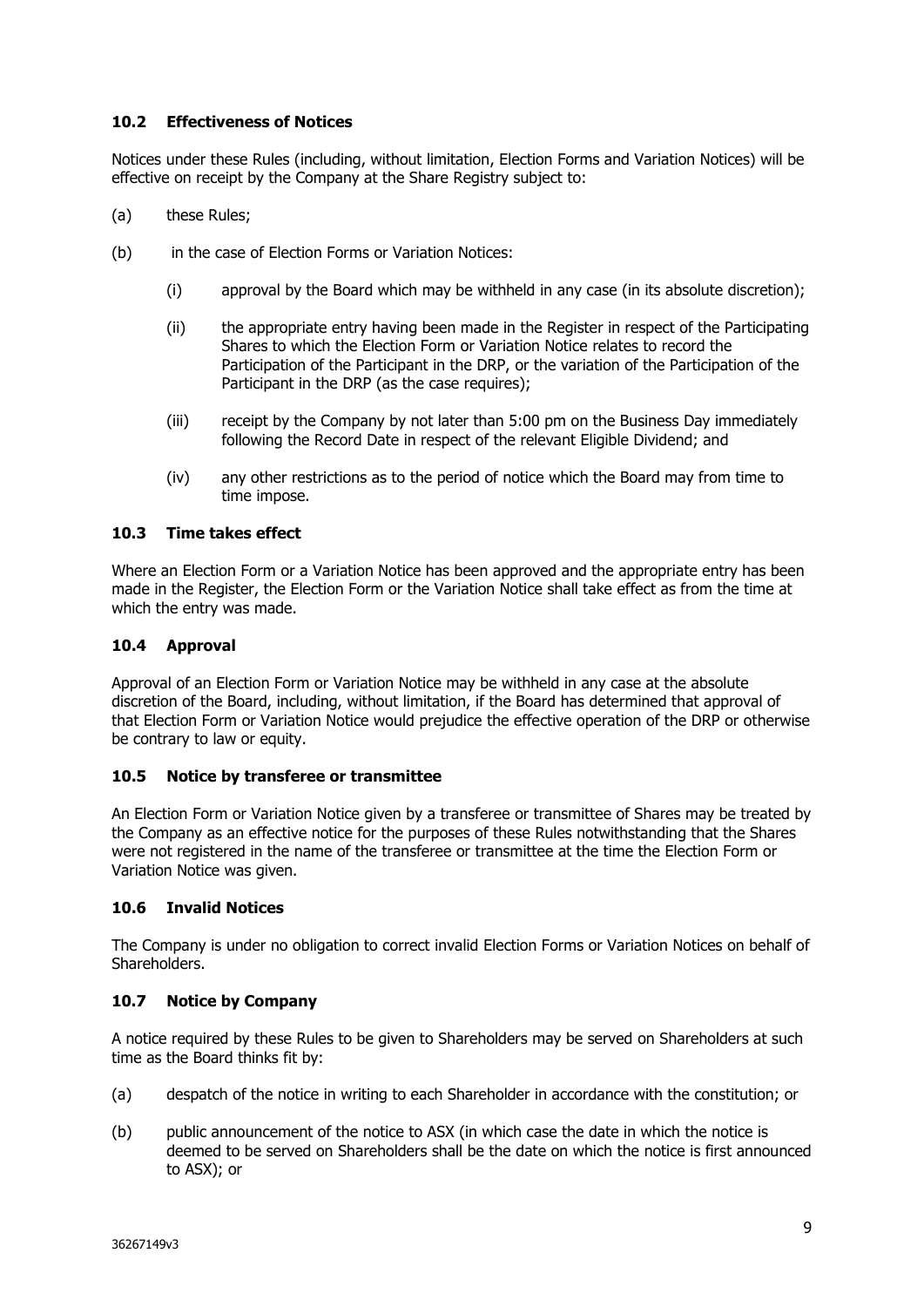(c) both the methods specified in paragraphs (a) and (b) (in which case the date on which the notice is deemed to be served on Shareholders shall be the date on which the notice is first announced to ASX).

# **11 ASX LISTING**

While Shares in the Company are granted official quotation by ASX, the Company must apply for official quotation by ASX of Shares allotted under the DRP.

# **12 SUSPENSION OF PLAN**

## **12.1 Suspension**

The DRP may be suspended by the Directors at any time at their absolute discretion. Without limiting the generality of the foregoing, the DRP may be suspended at any time when the Directors consider that its continued operation for the time being may be prejudicial to the Company or inequitable between Shareholders (whether in relation to the payment of dividends or otherwise) or for any other reason.

### **12.2 Period of Suspension**

A suspension of the DRP pursuant to Rule 12.1 shall take effect from a date determined by the Directors **("date of suspension")** and shall continue until such time as the Directors resolve either to recommence or to terminate the DRP. The date of suspension and the date of any recommencement of the DRP shall be notified to Shareholders.

### **12.3 Effect of Suspension**

As of the date of suspension, any Shares which may have been Participating Shares immediately prior to that date shall cease to participate in the DRP and shall accordingly cease to be Participating Shares, notwithstanding the entries which may appear in the Register on that date. During the period of the suspension of the DRP, no Shares in the Company shall participate in the DRP, and no Shares shall be Participating Shares for the purposes of these Rules notwithstanding the entries which may appear in the Register from time to time.

### **12.4 Recommence DRP**

The Board may resolve to recommence the suspended DRP at any time on such conditions as it thinks fit.

## **12.5 Effect of prior nomination**

Without limiting its power under Rule 12.4 the Directors may also direct that Shares which had been nominated for Full Participation or Partial Participation in the DRP prior to the date of suspension shall, with effect from the date of recommencement, participate in the DRP in accordance with the previous nominations of the Shareholders concerned. The date and conditions of the recommencement (including any directions as to Shares recommencing to participate in the DRP) shall be notified to Shareholders.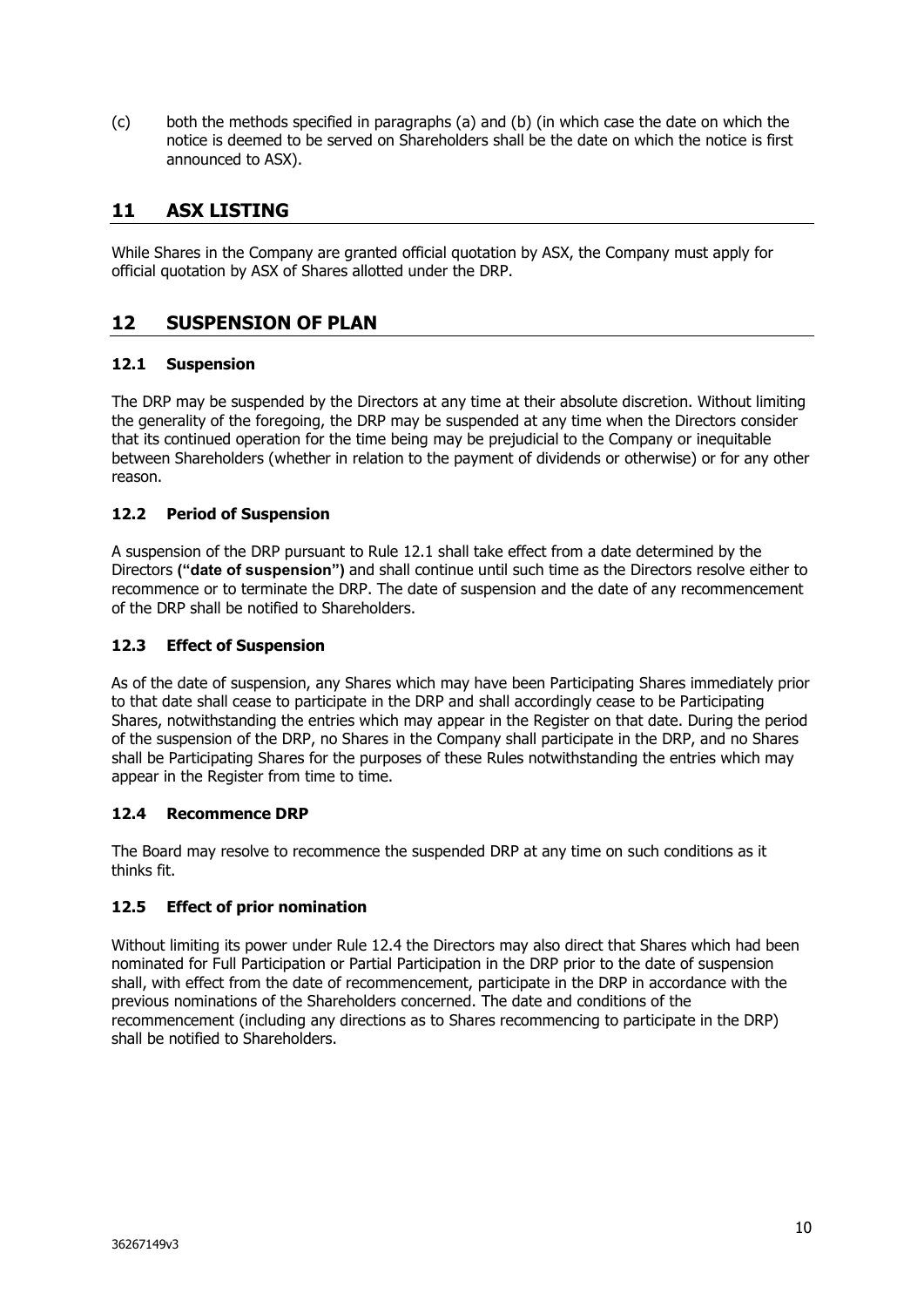# **13 MODIFICATION AND TERMINATION OF THE DRP**

### **13.1 Modification or Termination of DRP**

The DRP may be varied, modified or terminated by the Board (subject to the Constitution) at any time by notice to all Shareholders.

### **13.2 Effect of Modification**

A Participant will be taken to continue to participate in the DRP as varied or modified unless the Company is notified to the contrary by the Participant giving the Company a Variation Notice.

## **14 GENERAL**

### **14.1 Dispute Resolution**

The Board may settle, in the manner it considers appropriate, any difficulties, anomalies or disputes which may arise in connection with, or by reason of this DRP (or its operation) whether generally or in relation to any Participant or any Shares and the decision of the Board is conclusive and binding on all Participants and other persons to whom the decision relates.

### **14.2 Entries Conclusive**

Subject to clause 12, the entries which have been made in the Register in respect of a Participant at any time pursuant to these Rules shall be conclusive in determining whether or not a Share is a Participating Share and whether the holder of the Share at that time has the corresponding rights which attach under these Rules to a Participating Share.

### **14.3 Errors in Register**

Neither the Company nor any of its officers or employees shall be liable in any way whatsoever to Shareholders for errors or omissions in the making of entries in the Register pursuant to these Rules.

### **14.4 Omission to give notice**

The accidental omission to give notice of modification, suspension or termination or the non-receipt of any notice by any Shareholder shall not invalidate the modification, suspension or termination of the DRP.

### **14.5 Taxation**

The Company takes no responsibility for the taxation liabilities of Participants and specific taxation advice should be obtained by the Participant, if required.

### **14.6 Waive compliance**

The Board reserves the right to waive strict compliance with any of the provisions of these Rules.

### **14.7 Governing Law**

The DRP and its operation and the terms and conditions set out in these Rules shall be governed by the laws of Queensland.